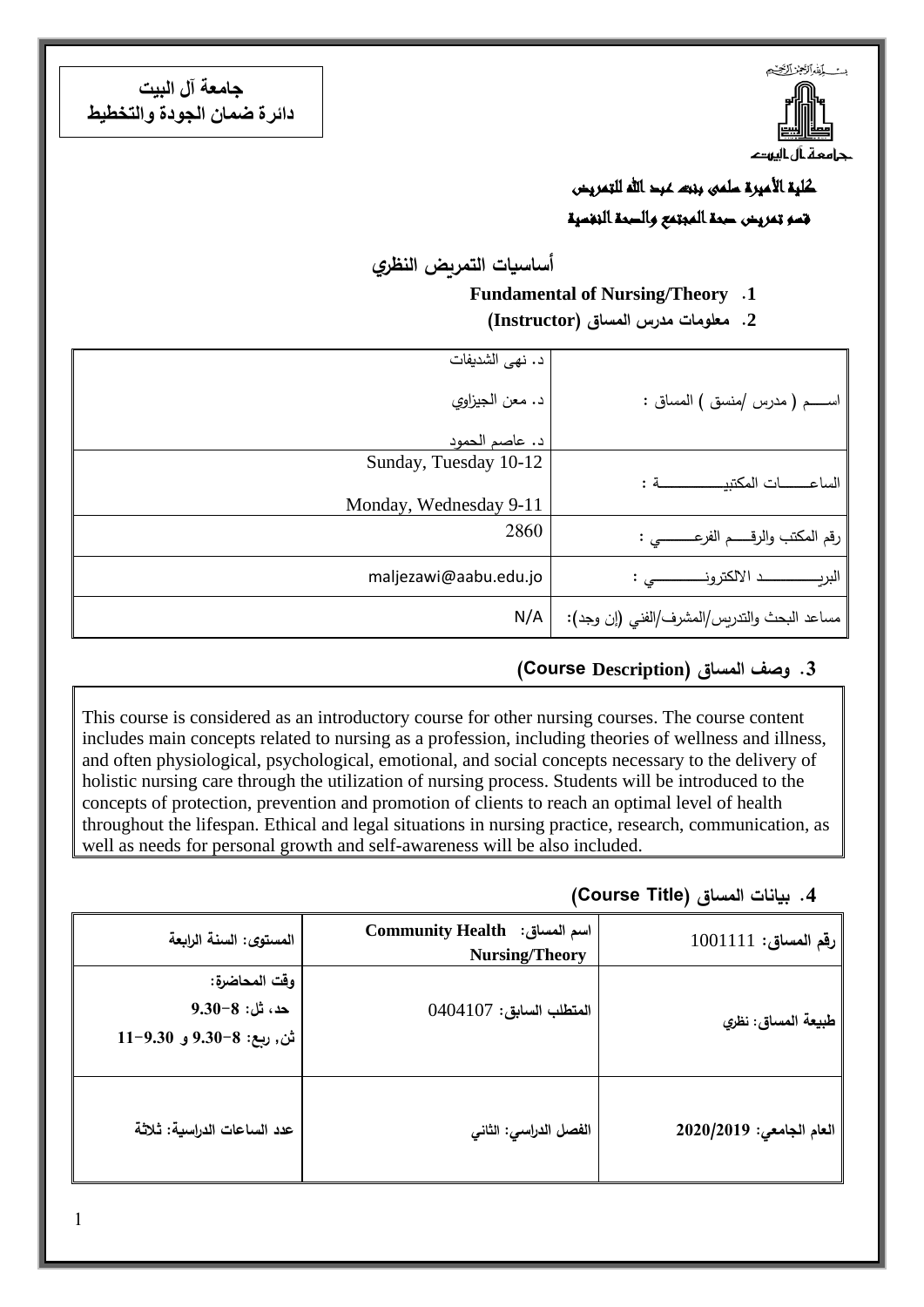## **.5 أهداف المساق ) Objectives Course)**

| Understand the four core elements of nursing including practice, education, research, and      |      |
|------------------------------------------------------------------------------------------------|------|
| management.                                                                                    |      |
| Comprehend main aspects and modalities regarding the holistic care of individuals, families,   |      |
| and community through health protection, prevention, and promotion.                            |      |
| Analyze the components of nursing process as a fundamental conceptual framework for nursing    |      |
| care.                                                                                          | ج−   |
| Introduce the main nursing concepts related to health, illness and wellness.                   |      |
|                                                                                                | $-1$ |
| Identify elements of comprehensive health assessment through accurate information – gathering  |      |
| process.                                                                                       | ه –  |
| Determine the basic nursing care components in clinical settings with consideration of hazard  |      |
| prevention and safety promotion measures.                                                      | و –  |
| Identify the physiological, psychosocial, and spiritual aspects (human responses) as essential |      |
| parts of holistic nursing care.                                                                | ز –  |

## **(Intended Student Learning Outcomes) التعلم مخرجات .6 )المعرفة والمهارات والكفايات(**

يفترض بالطالب بعد دراسته لهذا المساق أن يكون قادرا على:

1- Apply the nursing process at a beginning level of skill to interpret and manage human responses of clients to their actual or potential health problems

2-Apply principles from applied science and interpersonal processes to nurse-client interactions.

3-Assess cultural, spiritual, and bio-psychosocial factors when arriving at nursing diagnoses and relevant interventions for individual clients.

4-Utilize evidence-based information derived from course related research findings in the application of fundamental nursing care

5- Apply therapeutic communication and decision-making skills to involve the client in decision making regarding his/her healthcare.

6- Identify theoretical principles and critical behaviours of fundamental nursing

7- Use critical thinking skills as a framework for clinical decision-making.

8- Demonstrate responsibility for own behaviour and growth as an adult learner and a professional.

## **.7 محتوى المساق )Content Course)**

| الموضـــوع                                                                 | الأسبوع |
|----------------------------------------------------------------------------|---------|
| - Orientation<br>- Historical & Contemporary nursing practice (chapter 1). | الأول   |

2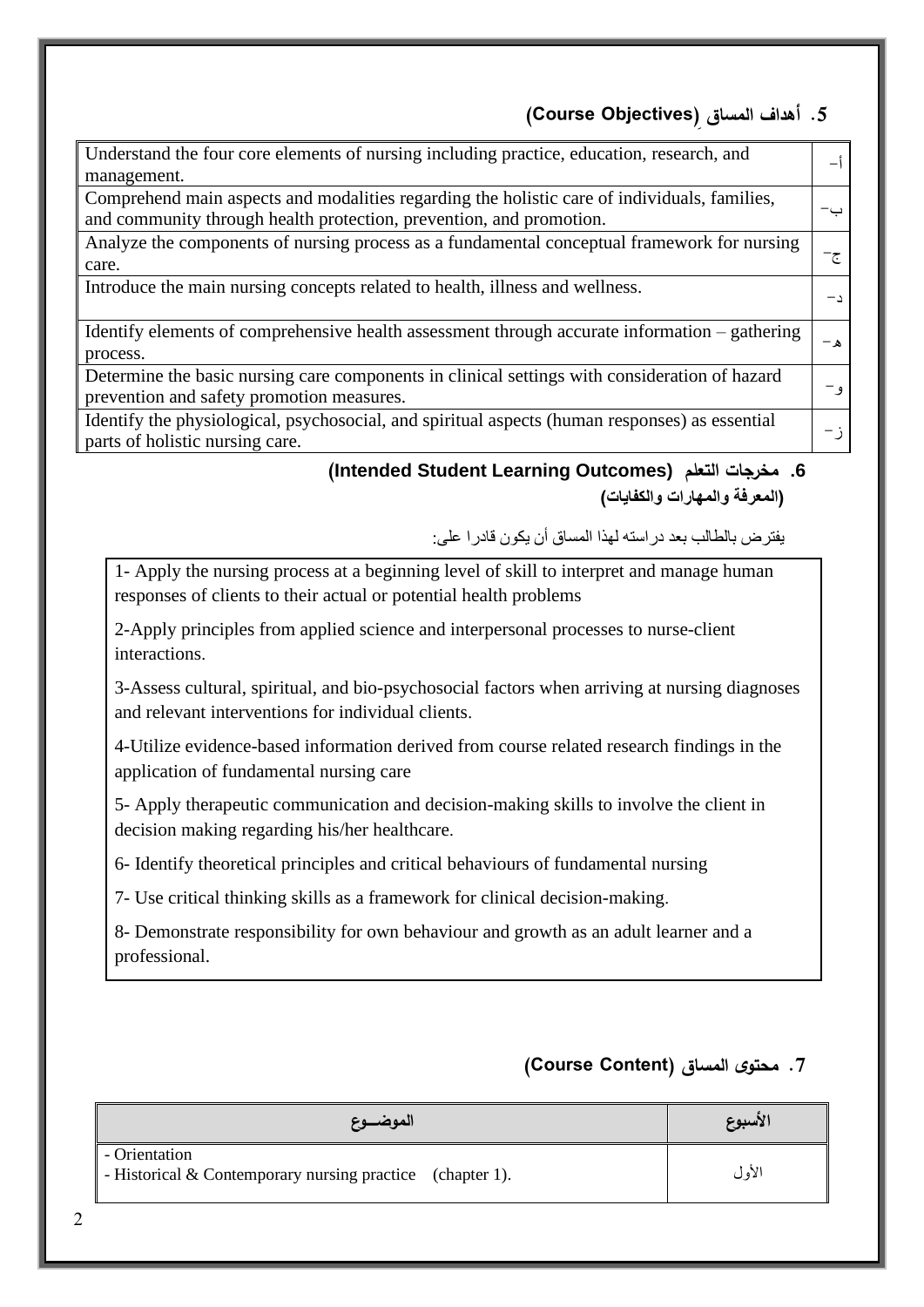| - Nursing education and research (chapter 2).<br>- Community-based nursing and care continuity (chapter7).<br>-Health promotion (chapter 8). | الثاني                    |  |
|----------------------------------------------------------------------------------------------------------------------------------------------|---------------------------|--|
| Assessing (chapter 16).<br>- Diagnosing (chapter 17).                                                                                        | الثالث                    |  |
| - Planning (chapter 18).<br>- Implementing and evaluating (chapter 19).                                                                      | الرابع                    |  |
| - Documenting and reporting (chapter 20).<br>- Concepts of growth and development (chapter 21)                                               | الخامس                    |  |
| الأمتحان الأول                                                                                                                               |                           |  |
| - Promoting health from conception through adolescence (chapter 22)<br>- Promoting health in adults and older adults (chapter 23).           | السادس                    |  |
| - Vital signs (chapter 27).<br>- Health assessment (chapter 28).                                                                             | السابع                    |  |
| - Asepsis (chapter 29).<br>- Medication (chapter 33).                                                                                        | الثامن                    |  |
| - Skin integrity and wound care (chapter 34).<br>- Pain management (chapter 44)                                                              | التاسع                    |  |
| الأمتحان الثاني                                                                                                                              |                           |  |
| - Nutrition (chapter 45).<br>- Fecal elimination (chapter 46).                                                                               | المعاشر                   |  |
| - Urinary elimination (chapter 47).<br>- Oxygenation (chapter 48).                                                                           | الحادي عشر                |  |
| - Oxygenation (chapter 48).<br>- Circulation (chapter 49).                                                                                   | الثانى عشر                |  |
| - Fluid, electrolyte and acid-base balance (chapter 50).                                                                                     | الثالث عشر                |  |
| الامتحان النهائي                                                                                                                             | فتر ة الأمتحانات النهائية |  |

**.8 است ارتيجيات التعليم والتعلم وطرق التقويم**

# **)Teaching and learning Strategies and Evaluation Methods(**

| نوع التقويم/القياس<br><b>Exams/presentation evaluation</b> | أنشطة التعلم<br>Role playing<br>Assignments<br>Discussion<br>and group<br>activities. | استراتيجيات<br>التدريس<br>Lectures | مخرجات التعلم<br>Demonstrate<br>collegiality while<br>working as a<br>member of the<br>mental-health care<br>team |   |
|------------------------------------------------------------|---------------------------------------------------------------------------------------|------------------------------------|-------------------------------------------------------------------------------------------------------------------|---|
| <b>Exams/presentation evaluation</b>                       | Role playing<br>Assignments<br>Discussion<br>and group<br>activities.                 | Lectures/seminar<br>presentation   | Identify ethics and<br>legalities related to<br>mental health care                                                | 2 |